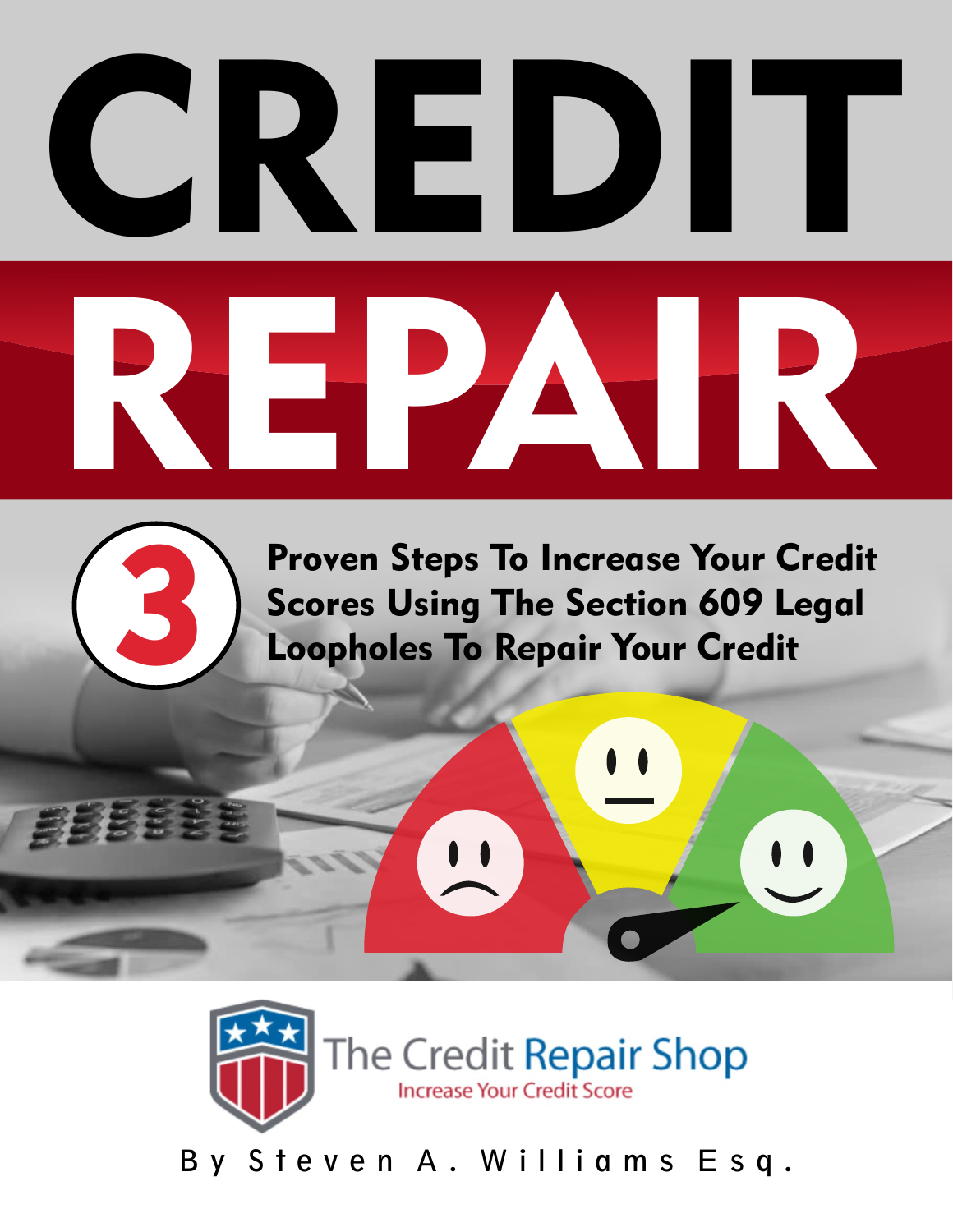There's a lot of bad information out there about how to repair your credit. That's why we've put together this '3 Step Plan' to help you move forward the right way so you can enjoy the benefits of having good credit again.

#### **3 Step Plan You Can Use Right Now Now To Improve Your Credit and Increase Your Credit Score**

1) Get a copy of your credit report from Transunion, Equifax and Experian. These are the 3 major credit reporting agencies that you should be concerned about. You can get a free credit score by signing up at www.creditkarma.com (exclusively for Transunion)

2) After you get your credit reports check the following:

\*The spelling of your name is 100% correct and that they only have your name one way. If they have your name with just your last name and then again with your middle name this could **drop your credit score by 20 points.** You'll need to request that they have your name the way you want it listed.

\*Make sure your date of birth and social security number is correct. We see this all the time where there is a digit wrong in a birth date or social security number and this has actually allowed someone else's credit to merge with another person's credit report. **This could drop your credit score by 25 to 50 points.**

\*Next you'll need to review all the **"Positive/Good Standing"** and **"Negative/Adverse"** information that is displayed on your credit report by creditors. When it comes to your **"Positive/Good Standing"** accounts you should only be concerned that the balances are showing correctly and that no late-payments are showing. If you've had a late-payment in the past you can request that they remove that mark off of your report, most creditors will do it if you've been making your payments since that time. This is worth up to 15 to 20 points on your credit score.

All the **"Negative/Adverse"** information on your report you should highlight the creditor/debt collector and the account number. We'll show you what to do with that information in Step 3.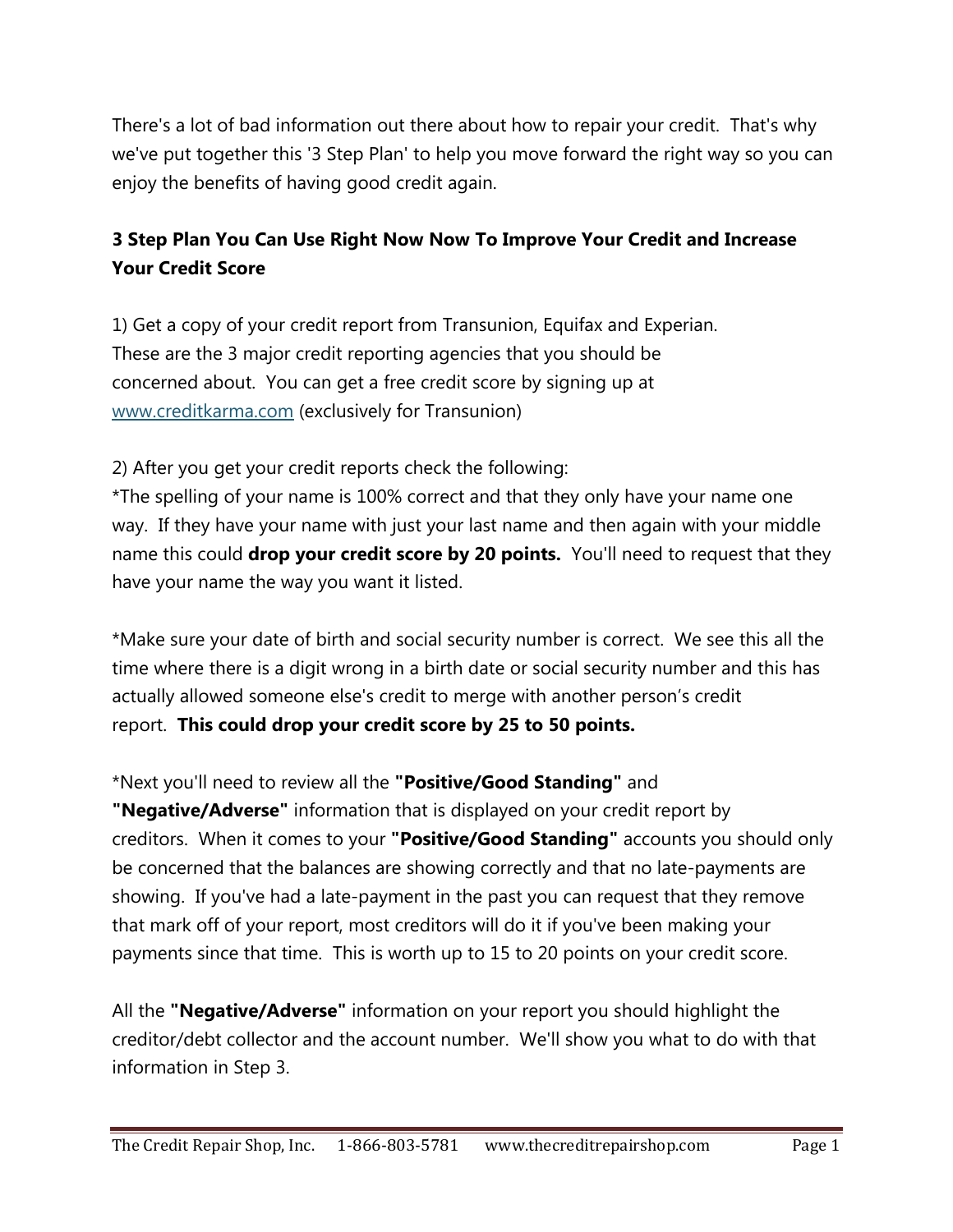\*Next you'll need to review all of the **"Hard Inquiries"** that are displayed on your credit report. By law an inquiry can stay on your report for 2 years. But we are seeing a trend from mortgage companies, credit card providers and auto dealers using multiple inquiries for the same application. For example you apply for an auto loan at one dealership and they shop your application to over 30 lenders. This is technically illegal because you only applied on time but you were penalized 30 times on your report. This could drop your score 5 to 7 points per **"Hard Inquiry"**.

3) After you've gathered all your information the final step is to prepare all the information you'd like to dispute. Regardless if you owe the debt or not you have a legal right to have all the "Negative and Positive" information that is displayed on your credit report **"Validated"**.

You must prepare a dispute letter for each item you want to validate and you must craft that letter using the **"Fair Debt Collections Practices** 

Act" http://www.ftc.gov/enforcement/rules/rulemaking-regulatory-reform-proceedin...

and the **"Fair Credit Reporting** 

**Act"** http://www.consumer.ftc.gov/sites/default/files/articles/pdf/pdf-0111-fair-…

Depending upon what type of account you are disputing you'll be required to quote the law as it applies to the mark on your credit report. If you don't do this 9 time out of 10 the credit reporting agencies will ignore your dispute's.

After you have prepared your disputes you'll need to send copies to all 3 credit reporting agencies, Transunion, Equifax and Experian.

You'll also need to include the following for each reporting agency:

\*Copy of a validate ID

- \*Copy of your social security card
- \*Copy of a piece of mail (a bill) addressed to your name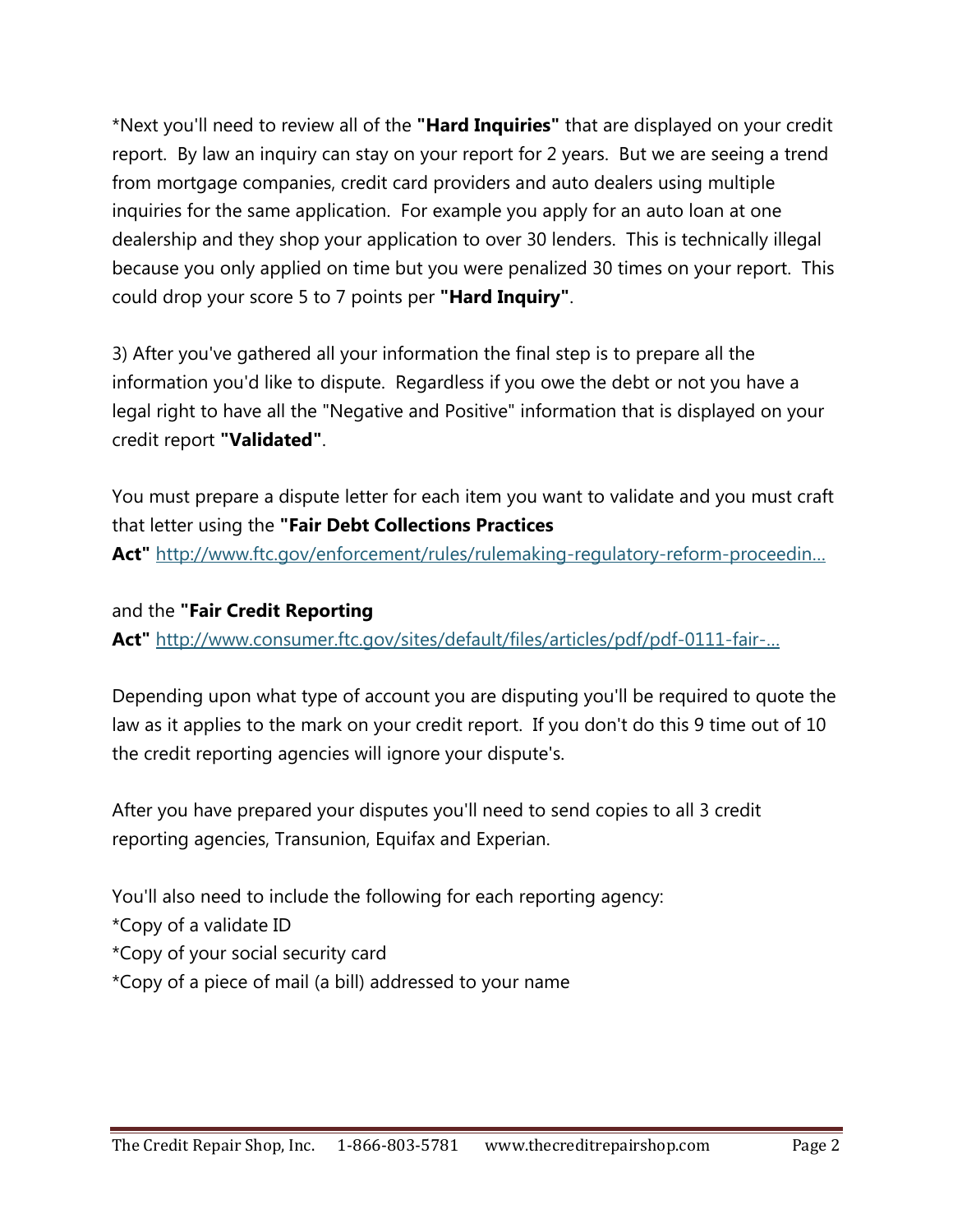#### **Mail the disputes and information to:**

TransUnion LLC Consumer Dispute Center P.O. Box 2000 Chester, PA 19022

Equifax P.O. Box 740 4256 Atlanta, GA 30374-0256

Experian Dispute Department P.O. Box 9701 Allen, Texas 75013

By law each bureau has 30 days to respond to your request. When you get the results if they are not what you wanted you'll need to review why they didn't make the change and respond to exactly what they requested.

# **BONUS INFORMATION QUICK START REPORTS**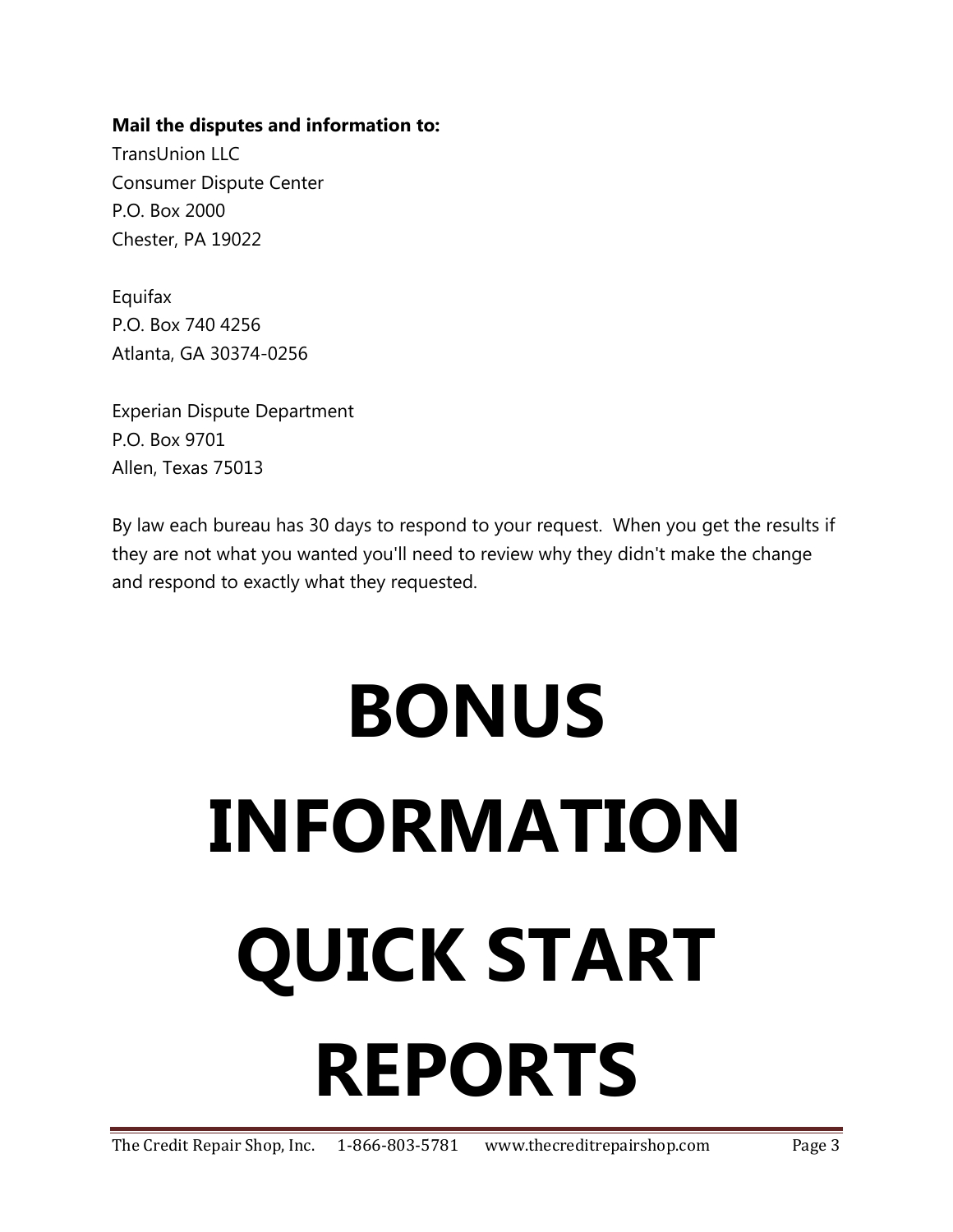







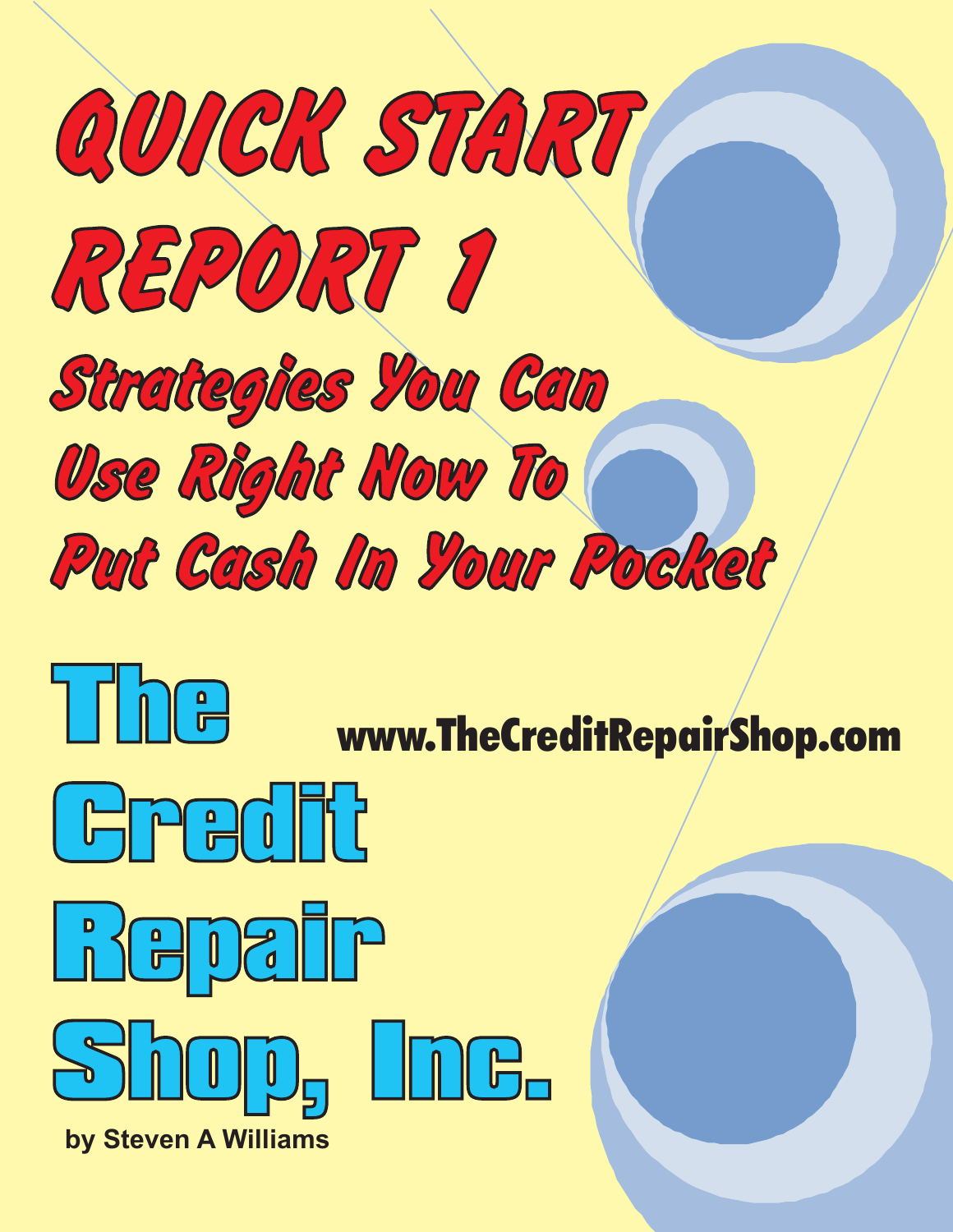This is an excellent strategy that you can use to put cash in your pocket to help stabilize your financial situation.

The money that you generate is not for spending on clothes or to be wasted on non-necessity items. This cash is to be used to help you have an emergency fund and some cash to start your debt pay off plan.

Write down the monthly payment for each of the items that apply to your situation:

| 2nd Mortgage Payment\$              |  |
|-------------------------------------|--|
| Credit Card Payment(s)\$            |  |
| Department Store Card(s)\$          |  |
|                                     |  |
|                                     |  |
| Other Monthly Payments not listed\$ |  |

**Total Payments...........................................\$**

After you have the total payments you'll need to contact each and every creditor and ask for a 90 day deferment of your payments. Some might only allow 30 or 60 days.

REMEMBER!!! This money is not to be spent unwisely! Use it to establish your EMERGENCY FUNDS \$1,000 and to start your debt pay off plan.

If you need help with this please call us at 1-866-803-5781.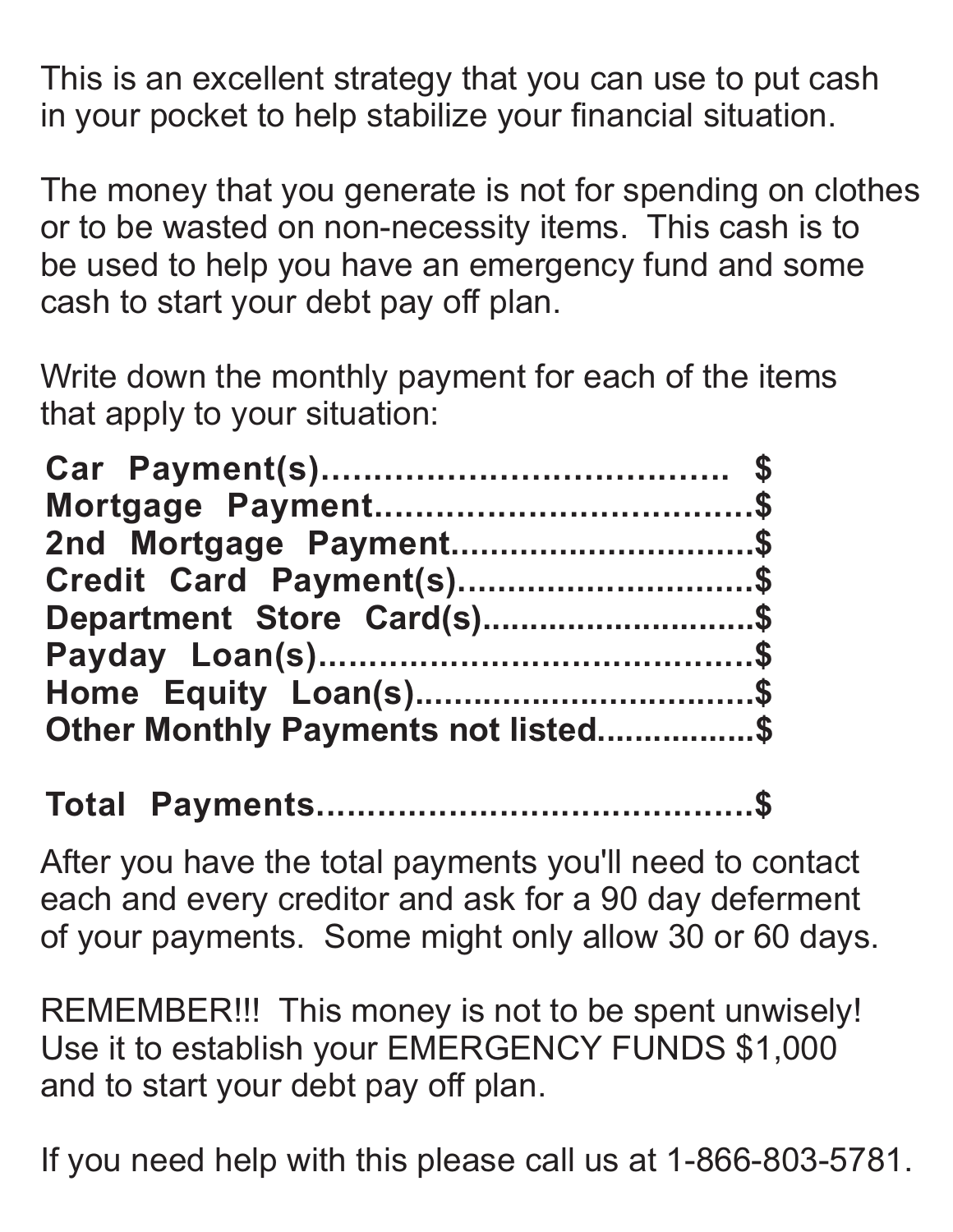







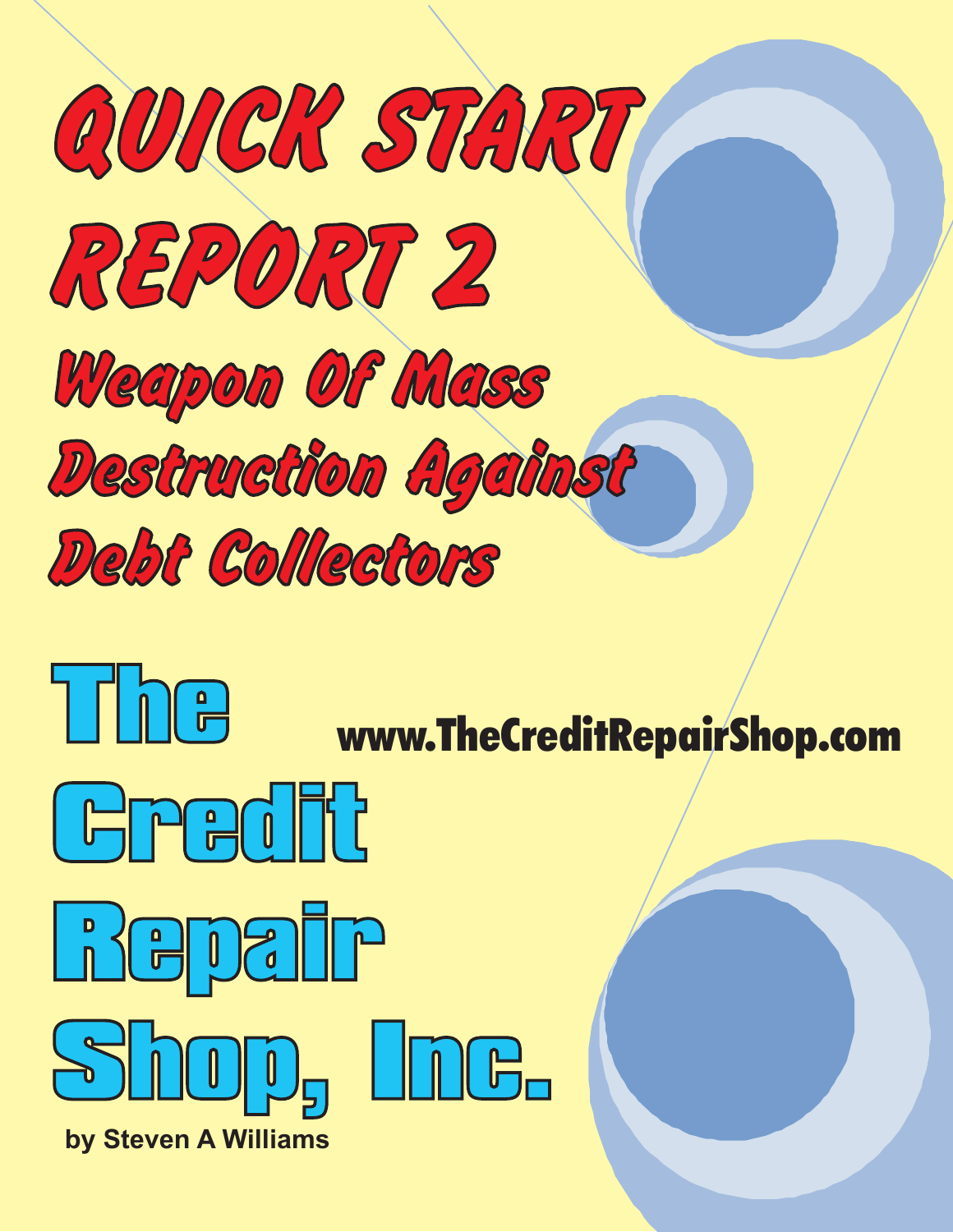Do you have un-reasonable debt collectors harassing you?

Are they calling your job, home, neighbors and other family members?

Are they making threats to garnish your wages, put you in jail, or to make you look bad to your family and friends?

Now you can fight back!

This strategy is very simply but rarely used because people are afraid or too busy to do the work that is necessary.

You must prepare a cease and desist letter and send it to them. If the collection agency is very aggressive you should send it Registered Mail. That will give you evidence that they did receive the letter.

You can look online or contact my office for help in constructing a cease and desist letter.

Our number is 1-866-803-5781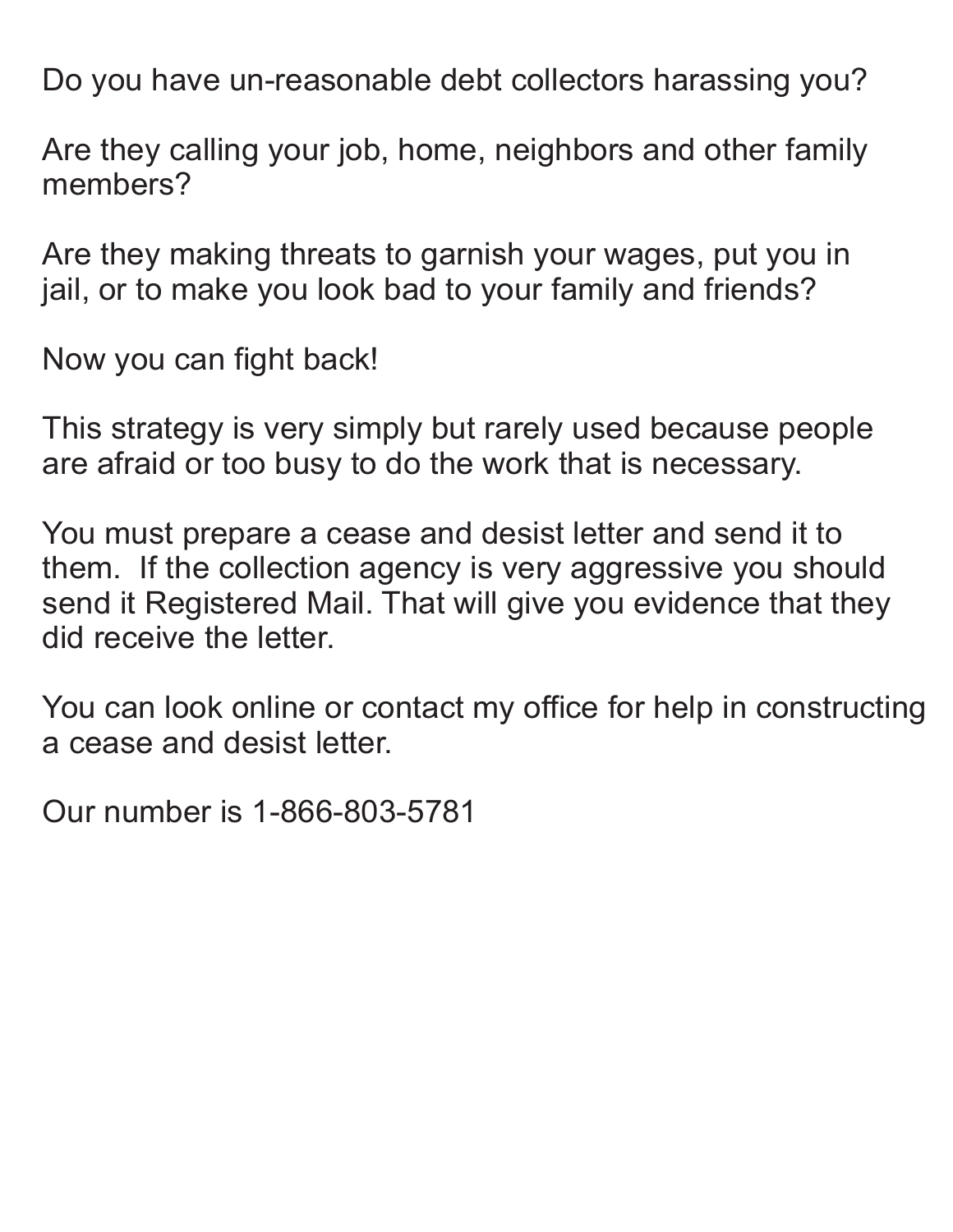







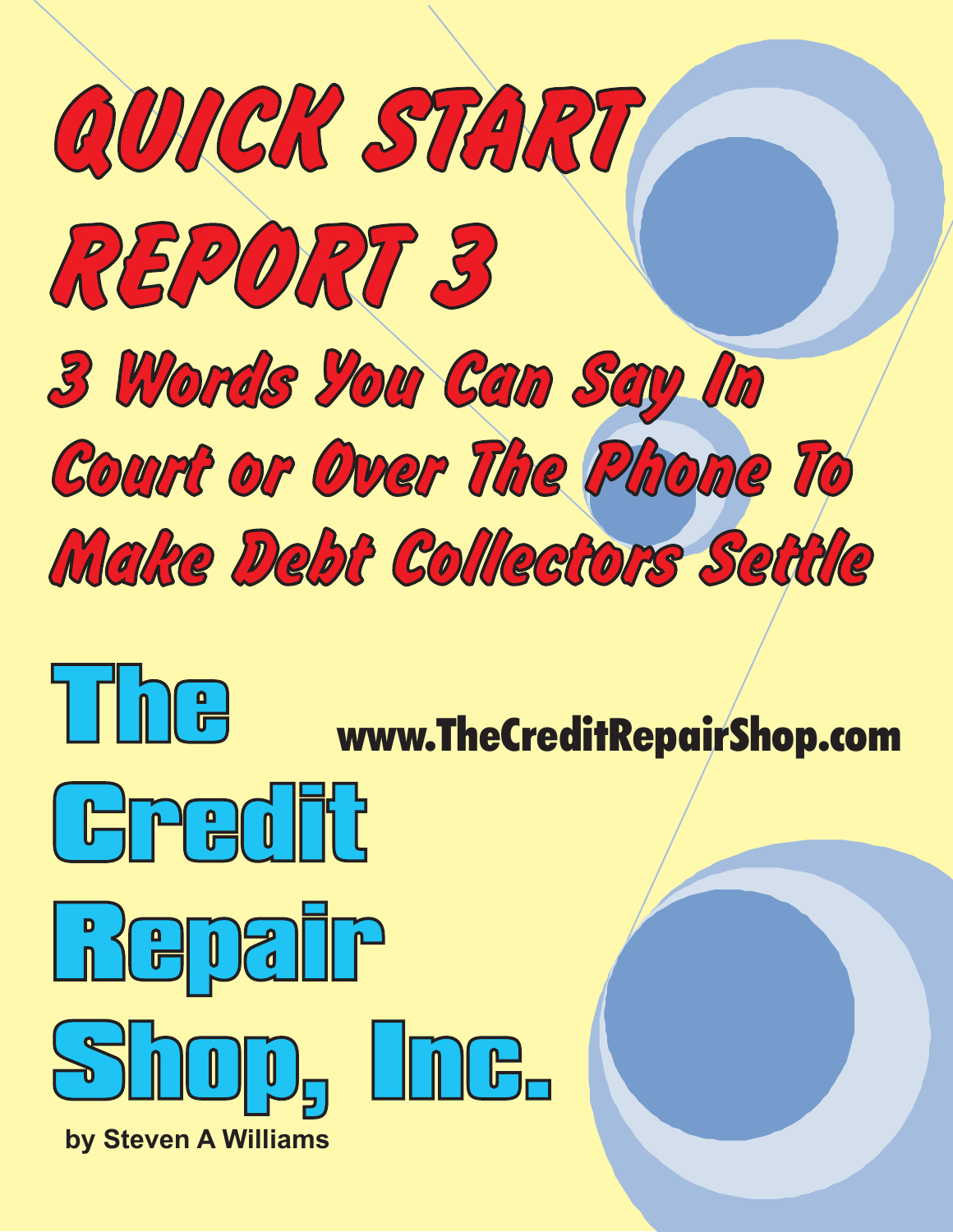I stubbled across this technique when I was in court. I go into more detail in my book *"How I Beat The Debt Collectors at Their Own Game and Made Them Settle a \$4,283.05 Credit Card Account for \$500 Cash and I Have The Court Documents to Prove it"* I suggest you read it to get more details about what I did.

In short when you go to court or talk to a debt collector over the phone or communicate through the mail, **NEVER, NEVER, NEVER** admit to owing them anything. Don't lie about not owing just say **"I DON'T KNOW"** this will make them have to prove that you owe the money.

I've found from personal experience and from the experience of my clients a large percentage of the debt collectors out there don't have the proper paperwork to prove that individual's really owe them the money they are asking for.

So make them prove that you owe the money. They can't just say you owe... they must prove it.

#### **Check List:**

If it's the direct creditor (not a debt collector):

\*Ask for the signed documents with your signature proving that you authorized the transaction.

#### **If it's a debt collector:**

- \*Ask for the signed documents with your signature proving that you authorized the transaction.
- \*Ask for documentation proving that they are authorized to collect the debt.

Regardless of if they can provide it or not. Debt Collectors and Creditors don't like to spend time in court proving they are owed a debt. They want it to go fast. So use this to your advantage to make them settle.

**PLEASE NOTE:** If they can't prove that you owe the debt ask for an immediate **DISMISSAL** of your case. Don't allow them to keep asking the judge for more time to find the documents. Tell the judge that you have given them the opportunity to provide the documents and that you have to work to support your family and that you don't have the time to wait for them find what they should have already had before they brought the case.

If you need help with this please feel free to call us at 1-866-803-5781.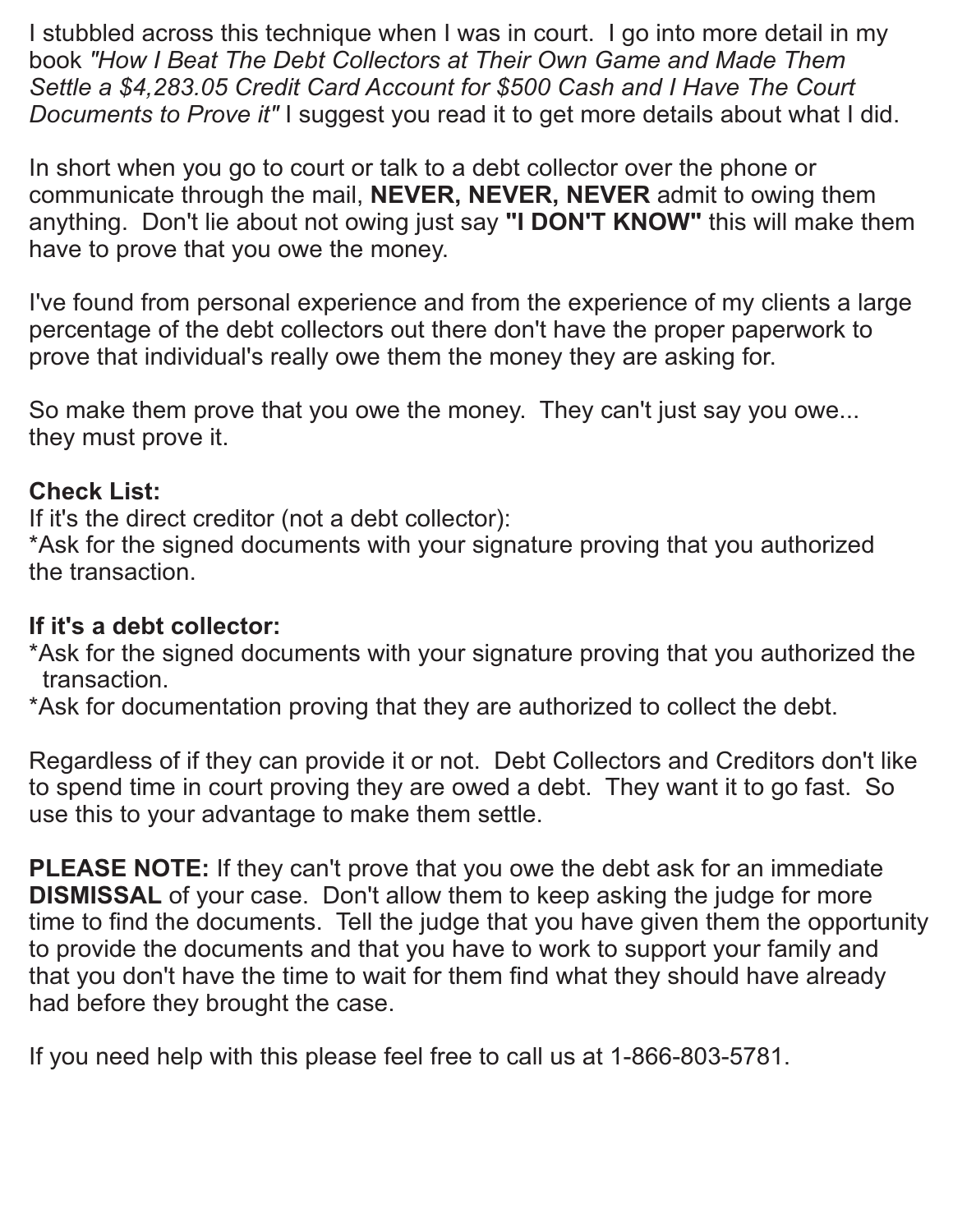







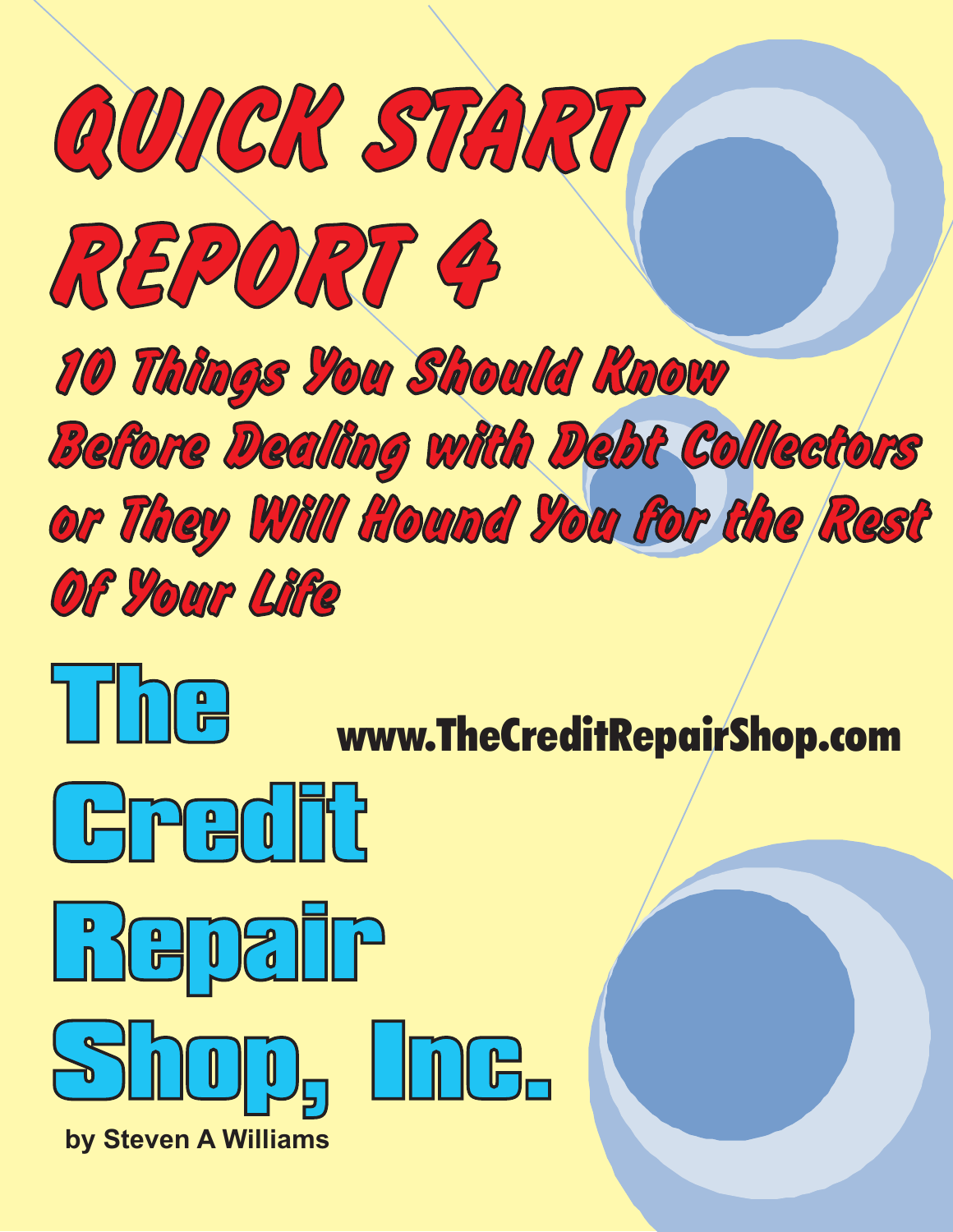## **10 Things You Should Know Before Dealing With Debt Collectors**

- -Don't fall for these commercials promising to eliminate your debt. -Don't call a creditor about a settlement if you don't have money to settle.
- -Don't settle making monthly payments unless it for your transportation or house.
- -Don't trust them with their words, always get it in writing.
- -Don't send a check from your account and never give your account numbers to checking or credit cards over the phone or in the mail when settling an account. Use money orders or cashier's checks.
- -Don't forget to put in the memo section of the cashier's check or money order the account number, paid in full for the specific account you're settling.
- -Don't forget to include the settlement letter from the creditor/ debt collector (which should be on office company letterhead) with the cashier's check or money order.
- -Don't forget to send the payment back in the allocated time specified for the settlement. This is a trick that debt collector's use when they find out you might have more money for them to take. They'll allow you 10 to 20 days to send payment during that time they are trying to find out if you have more money and if you do they will hope that you'll miss the deadline.
- -Don't forget to send it certified mail. This will ensure that you have evidence that they received it and by whom if they try to change the game.
- -Don't forget to photo copy the letter, cashier's check or money order and any other documents pertaining to the settlement and SAVE THE FOREVER!

If you need help with dealing with debt collectors call us at 1-866-803-5781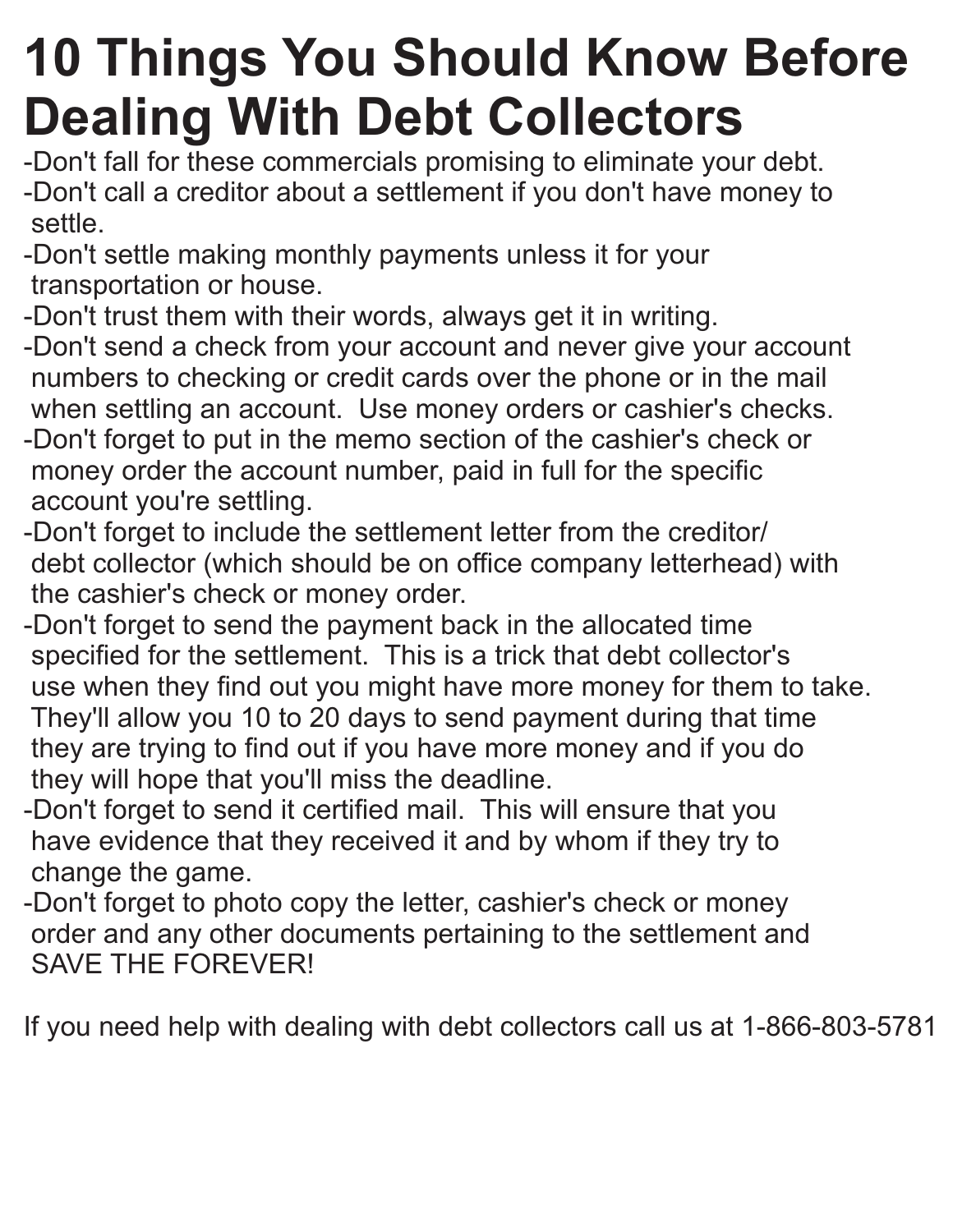